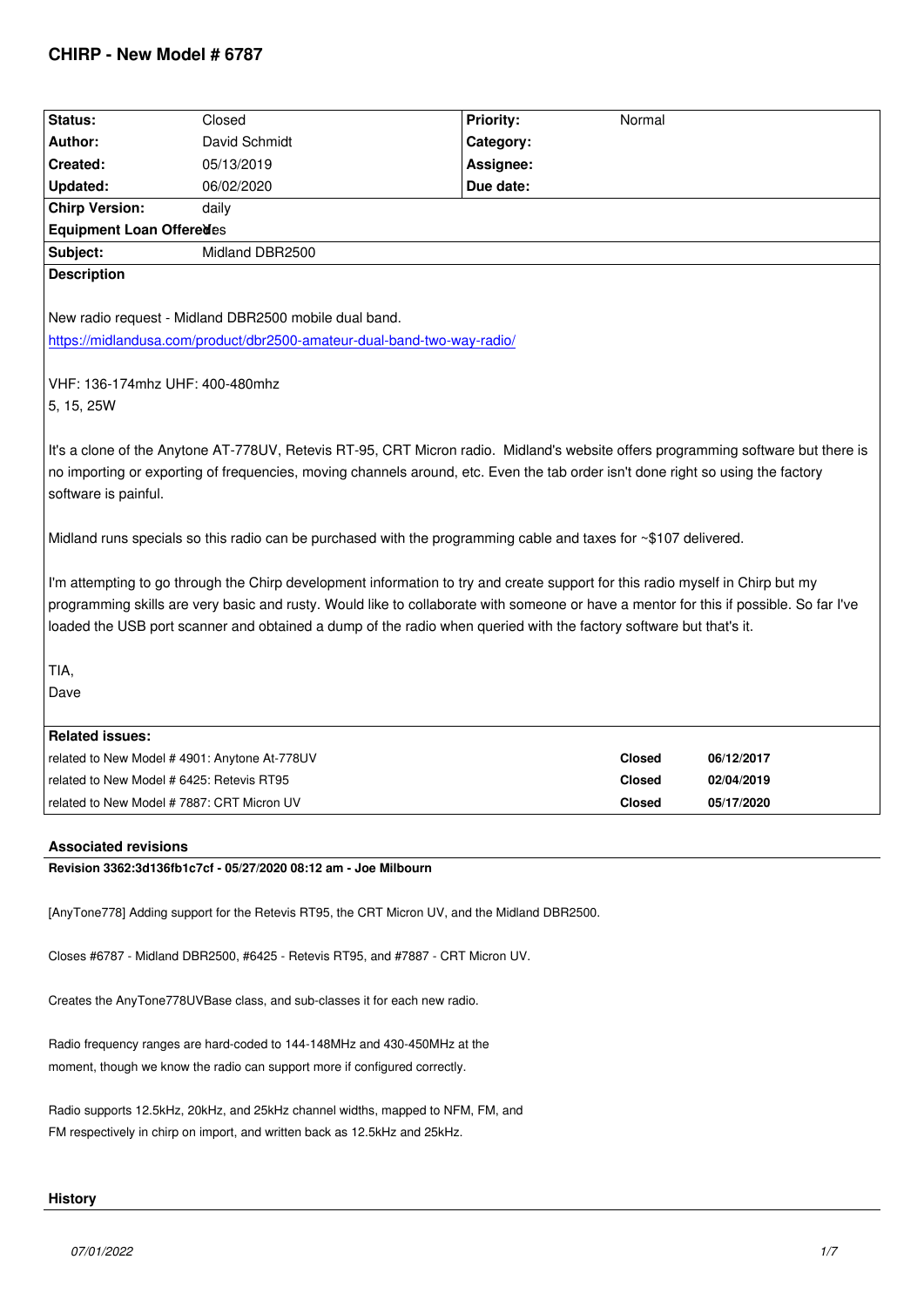#### **#1 - 09/20/2019 09:03 am - Heather Parker**

*I too bought this radio and downloaded the software from the Midland website. The free Midland software is lacking in so many features that I use in Chirp and other paid programming software. Since I bought the radio for a mini go kit, would like the ability to use Chirp for this radio. I need to have standardized frequency channels across all my radios. Thanks!*

#### **#2 - 05/17/2020 02:27 pm - Bernhard Hailer**

- *Status changed from New to Feedback*
- *Target version set to chirp-daily*

*If you wish to contribute to Chirp, please review the Wiki: [[Developers]]. Thanks!*

### **#3 - 05/22/2020 02:47 pm - Joe Milbourn**

*I think the new AnyTone 778UV driver will support his radio, but the current version won't automatically detect it. However, I don't have this model to hand to try it out.*

*To help get this radio supported it would be great if someone could give it a go and give a little feedback. If that's you, here's how:*

 *1. Update your Chirp installation to the latest.*

 *2. With your radio connected, choose 'Download from radio' from the 'Radio' menu, and specify your serial port. Choose 'AnyTone' as the manufacturer, and '778UV' as the model, then hit OK.*

- *3. Chirp will warn you that this is an experimental driver, say yes if you want to continue.*
- *4. This won't work, and you'll see an error, hopefully something like 'radio version not in allowed list' please attach a screenshot here.*

*Thank you!*

### **#4 - 05/22/2020 08:11 pm - David Schmidt**

*Joe Milbourn wrote:*

*I think the new AnyTone 778UV driver will support his radio, but the current version won't automatically detect it. However, I don't have this model to hand to try it out.*

*To help get this radio supported it would be great if someone could give it a go and give a little feedback. If that's you, here's how:*

 *1. Update your Chirp installation to the latest.*

 *2. With your radio connected, choose 'Download from radio' from the 'Radio' menu, and specify your serial port. Choose 'AnyTone' as the manufacturer, and '778UV' as the model, then hit OK.*

 *3. Chirp will warn you that this is an experimental driver, say yes if you want to continue.*

 *4. This won't work, and you'll see an error, hopefully something like 'radio version not in allowed list' - please attach a screenshot here.*

*Thank you!*

*I loaded the latest chirp on a PC that didn't have it originally (Win10). Plugged in my Midland programming cable, it was seen in device manager as COM5. Started up CHIRP, went to download from the radio, selecting Anytone 778UV and when it tried to download data from the radio, the radio said "PC MODE", and shortly afterwards CHIRP said "Radio did not respond" and I found the radio was locked up. I power cycled the radio, did it again and now this time and EVERY attempt afterwards, the radio shows PC Mode, CHIRP says CLONING for 3 seconds, then the pop up goes away, chirp has a gray screen like nothing happened and second later the radio reboots BUT NO ERROR. No error from chirp or the radio.*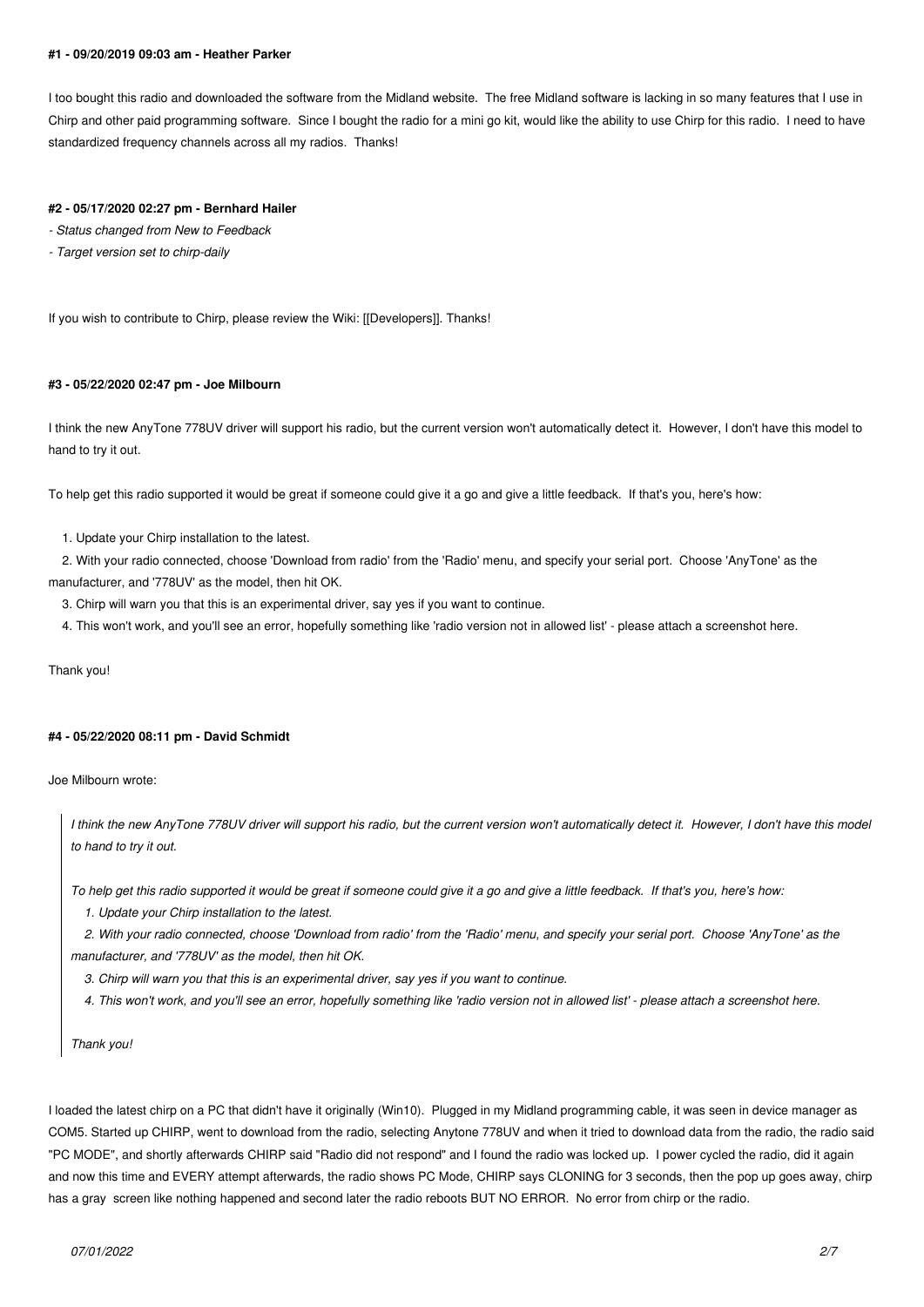*Sorry I didn't get the screenshot the first time - I wanted to make sure I could repeat the problem and couldn't (other than the 'nothing happened' part).*

*Hope this helps.*

*Dave*

### **#5 - 05/23/2020 06:45 am - Joe Milbourn**

*I loaded the latest chirp on a PC that didn't have it originally (Win10). Plugged in my Midland programming cable, it was seen in device manager as COM5. Started up CHIRP, went to download from the radio, selecting Anytone 778UV and when it tried to download data from the radio, the radio said "PC MODE", and shortly afterwards CHIRP said "Radio did not respond" and I found the radio was locked up. I power cycled the radio, did it again and now this time and EVERY attempt afterwards, the radio shows PC Mode, CHIRP says CLONING for 3 seconds, then the pop up goes away, chirp has a gray screen like nothing happened and second later the radio reboots BUT NO ERROR. No error from chirp or the radio.*

*Thanks Dave! That's an error, but not the error I was expecting. Please could you repeat that once more and then attach the chirp debug log? Instructions how to find it at [[How\_To\_Report\_Issues]].*

### **#6 - 05/23/2020 11:01 am - Joe Milbourn**

*Dave, if you still have, or can re-create the USB capture you mention above please would you share it? Also, a saved file from the Midland software, doesn't matter what's in it, would be interesting to understand how similar this radio is to AT778.*

*Thanks Joe*

## **#7 - 05/23/2020 05:31 pm - David Schmidt**

*- File debug.log added*

*Joe Milbourn wrote:*

*I loaded the latest chirp on a PC that didn't have it originally (Win10). Plugged in my Midland programming cable, it was seen in device manager as COM5. Started up CHIRP, went to download from the radio, selecting Anytone 778UV and when it tried to download data from the radio, the radio said "PC MODE", and shortly afterwards CHIRP said "Radio did not respond" and I found the radio was locked up. I power cycled the* radio, did it again and now this time and EVERY attempt afterwards, the radio shows PC Mode, CHIRP says CLONING for 3 seconds, then the *pop up goes away, chirp has a gray screen like nothing happened and second later the radio reboots BUT NO ERROR. No error from chirp or the radio.*

*Thanks Dave! That's an error, but not the error I was expecting. Please could you repeat that once more and then attach the chirp debug log? Instructions how to find it at [[How\_To\_Report\_Issues]].*

*Here's the debug log. I'll reply to your other email with a file from the factory software however I need to install the software on this new PC first.*

### **#8 - 05/23/2020 05:42 pm - David Schmidt**

*- File DBR2500Backup\_052320.dat added*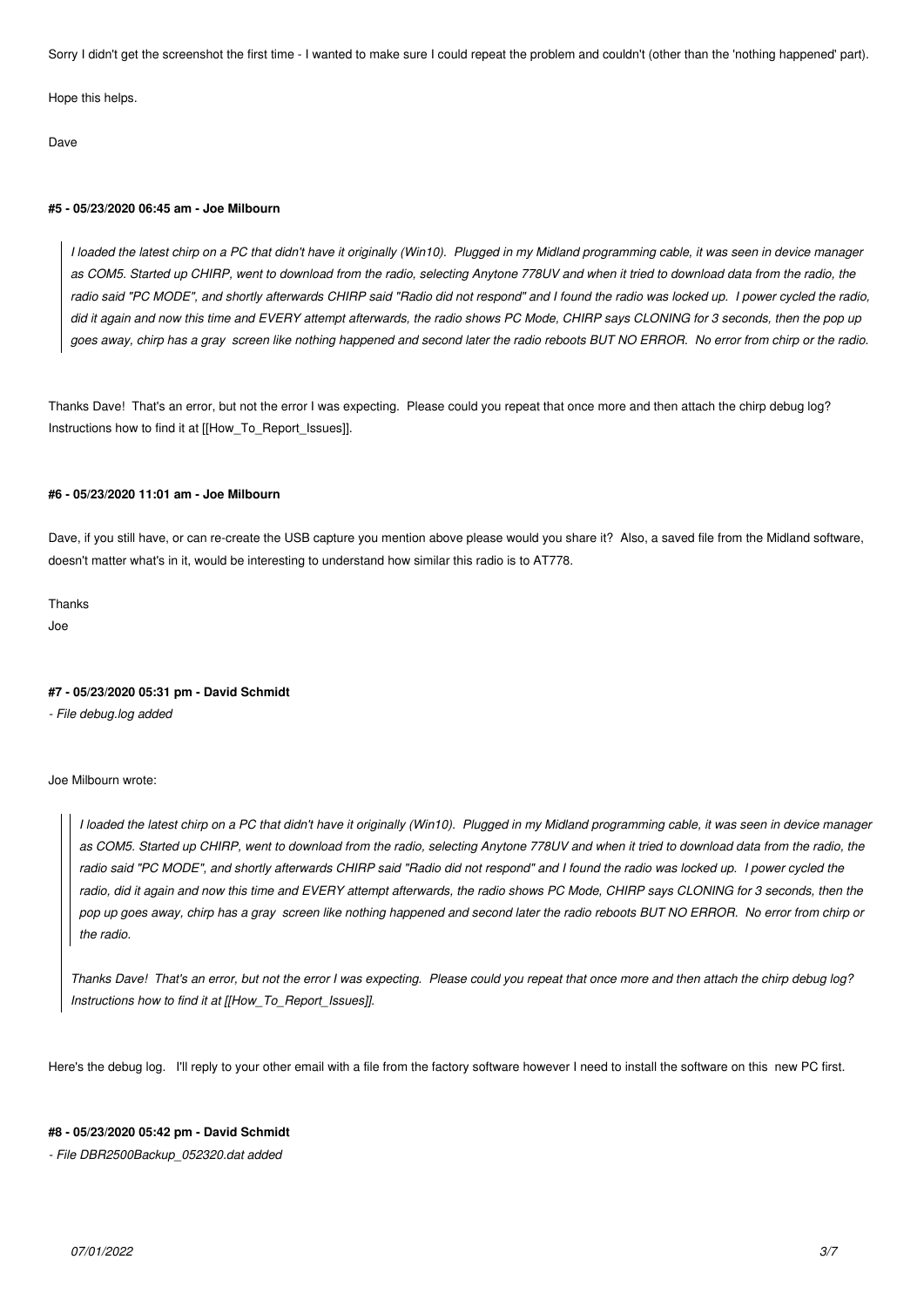*Joe Milbourn wrote:*

*Dave, if you still have, or can re-create the USB capture you mention above please would you share it? Also, a saved file from the Midland software, doesn't matter what's in it, would be interesting to understand how similar this radio is to AT778.*

*Thanks*

*Joe*

*Here's what Midland's software saved when I read from the radio and saved the results. I can try this with Anytone's software too if you'd like.*

# **#9 - 05/23/2020 05:56 pm - David Schmidt**

*Edit:*

*- I downloaded the Retevis RT-95 software but when I ran it it complained about the radio model not matching and the only choice was to overwrite it to continue - so I unplugged the programming cable and let it error out.*

*- Finally found the Anytone programming software, it did the same thing as the Retevis software. I too chickened out of letting it do whatever overwrite it was going to do.*

*The programming software for all 3 looked the same GUI wise. They must be checking the model number when proceeding.*

*Dave*

# **#10 - 05/24/2020 12:03 am - Joe Milbourn**

*- File 20200524\_anytone778UV.py added*

*Thanks Dave, that tells me what I need to know.*

*I've attached a new driver, which should support your radio. To load it into your chirp:*

 *1. Download 20200524\_anytone778uv.py and put it somewhere convienent, doesn't matter where.*

 *2. Start Chirp and select 'Enable Developer Functions' from the 'Help' menu*

 *3. From the 'File' menu select 'Load Module' and browse to wherever you saved 20200524\_anytone778uv.py and select it.*

 *4. The chirp window will go red - that's OK.*

 *5. With your radio connected, choose 'Download from radio' from the 'Radio' menu, and specify your serial port. Choose 'MIdland' as the manufacturer, and 'DBR2500' as the model, then hit OK.*

 *6. Chirp will warn you that this is an experimental driver, say yes if you want to continue.*

 *7. Hopefully, you'll see the 'Cloning from radio...' progress bar, and after a while you'll see all your memories in chirp. If you see an error, please attach a screenshot here.*

*Either way, please post your results here.*

*Thank you!*

## **#11 - 05/24/2020 12:27 pm - David Schmidt**

*- File debug.log added*

*- File Capture.JPG added*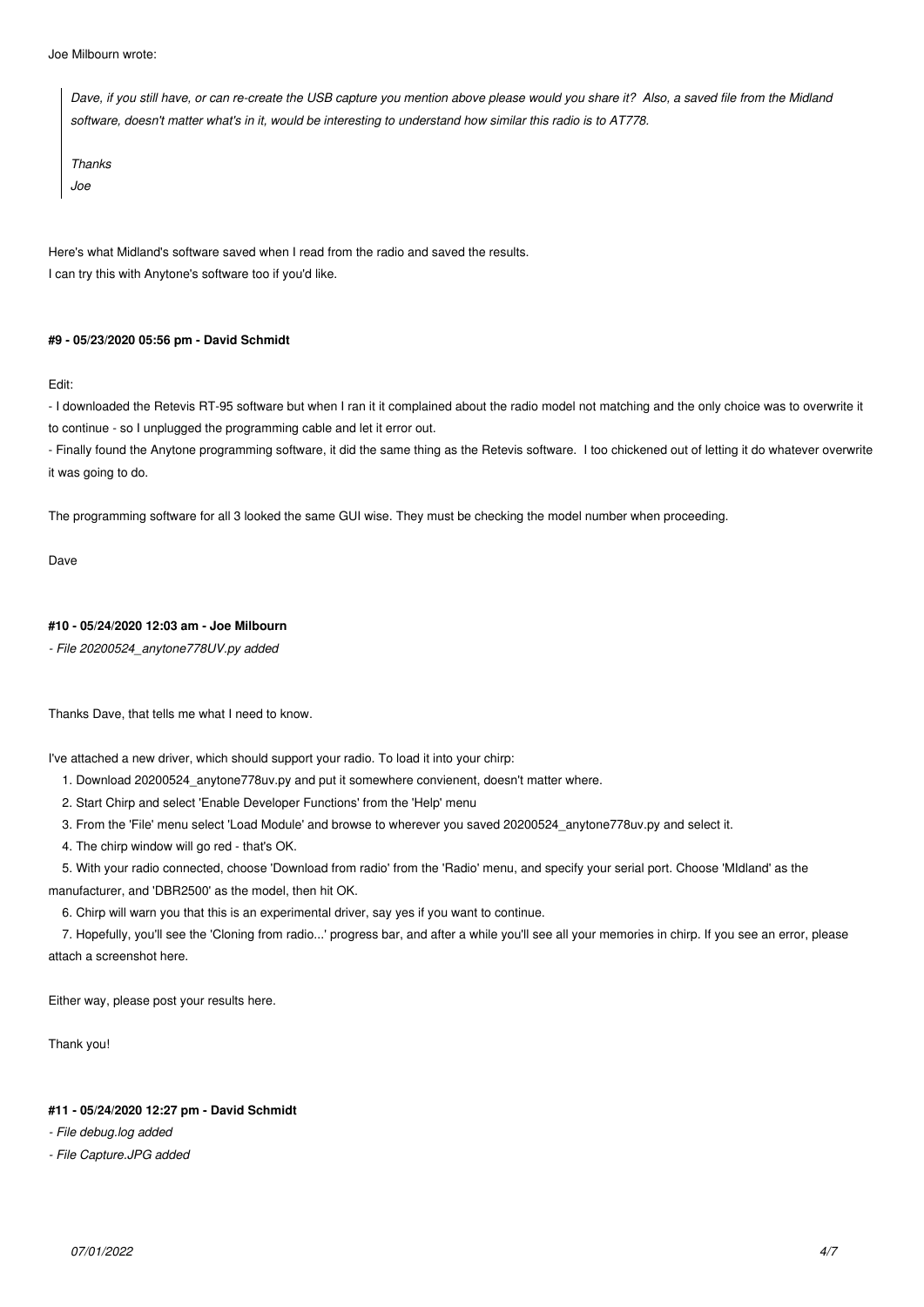*Joe Milbourn wrote:*

*Thanks Dave, that tells me what I need to know.*

*I've attached a new driver, which should support your radio. To load it into your chirp:*

*Hi Joe,*

*When trying to load the new driver, I got this error. "Unable to load module: invalid syntax"*

*Screenshot and debug log attached.*

# **#12 - 05/24/2020 01:07 pm - Joe Milbourn**

*David Schmidt wrote:*

*When trying to load the new driver, I got this error. "Unable to load module: invalid syntax"*

*thank you for trying! could you just confirm that you've got the Python file and not the HTML version? you need to click the link and then select download from the next page.*

## **#13 - 05/24/2020 04:26 pm - David Schmidt**

*- File Capture.JPG added*

*- File debug.log added*

*Joe Milbourn wrote:*

*David Schmidt wrote:*

*When trying to load the new driver, I got this error. "Unable to load module: invalid syntax"*

*thank you for trying! could you just confirm that you've got the Python file and not the HTML version? you need to click the link and then select download from the next page.*

*Ah, that was it! I now have a new error however. See attached.*

### **#14 - 05/25/2020 12:36 am - Joe Milbourn**

*David Schmidt wrote:*

*Ah, that was it! I now have a new error however. See attached.*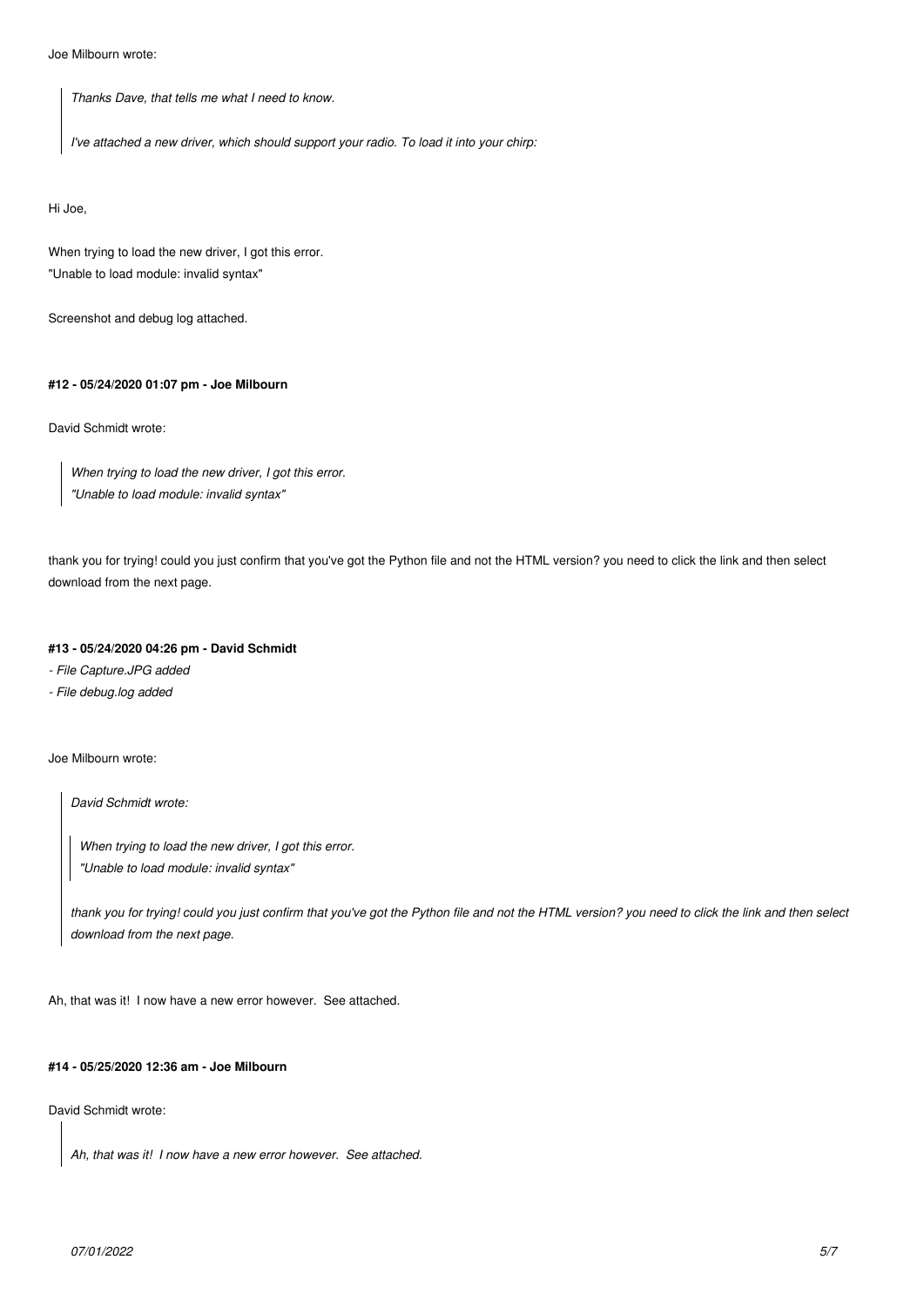*Thanks Dave - you need to choose 'Midland' as the radio vendor and 'DBR2500' as the model at the download from radio prompt.*

#### **#15 - 05/26/2020 08:00 am - David Schmidt**

*Joe Milbourn wrote:*

*David Schmidt wrote:*

*Ah, that was it! I now have a new error however. See attached.*

*Thanks Dave - you need to choose 'Midland' as the radio vendor and 'DBR2500' as the model at the download from radio prompt.*

*Ah, thank you. I'll give it a go tonight and let you know the results. I appreciate you working on this! Dave*

# **#16 - 05/26/2020 08:37 pm - David Schmidt**

- *File Midland\_DBR2500\_20200526.img added*
- *File CHIRPvsFactorySW.JPG added*
- *File 2-CHIRPvsFactorySW.JPG added*

*Joe Milbourn wrote:*

*Thanks Dave - you need to choose 'Midland' as the radio vendor and 'DBR2500' as the model at the download from radio prompt.*

*Hi Joe, it works! Not quite 100% right but it did download the contents and I was able to save the image (attached). A couple of things - I have a few disabled channels (public service freqs) and they're showing up with weird offset frequencies and the duplex value is not 'none'. Examples in the '2-CHIRPvsFactorySW.JPG'*

*- the CTCSS encode and decode values are entered in the factory download but in chirp only the activated mode shows up. (maybe this is normal).*

*Looks very serviceable as is though! I can always touch it up in the factory software.*

*Thank you!*

# **#17 - 05/27/2020 01:11 am - Joe Milbourn**

*David Schmidt wrote:*

*Hi Joe, it works! Not quite 100% right but it did download the contents and I was able to save the image (attached).*

#### *Awesome!*

*- I have a few disabled channels (public service freqs) and they're showing up with weird offset frequencies and the duplex value is not 'none'. Examples in the '2-CHIRPvsFactorySW.JPG'*

*Those offsets are programmed by the vendor s/w, in the example you've got open in 2-CHIRPvsFactorySW.JPG, the vendor s/w has defaulted the tx*